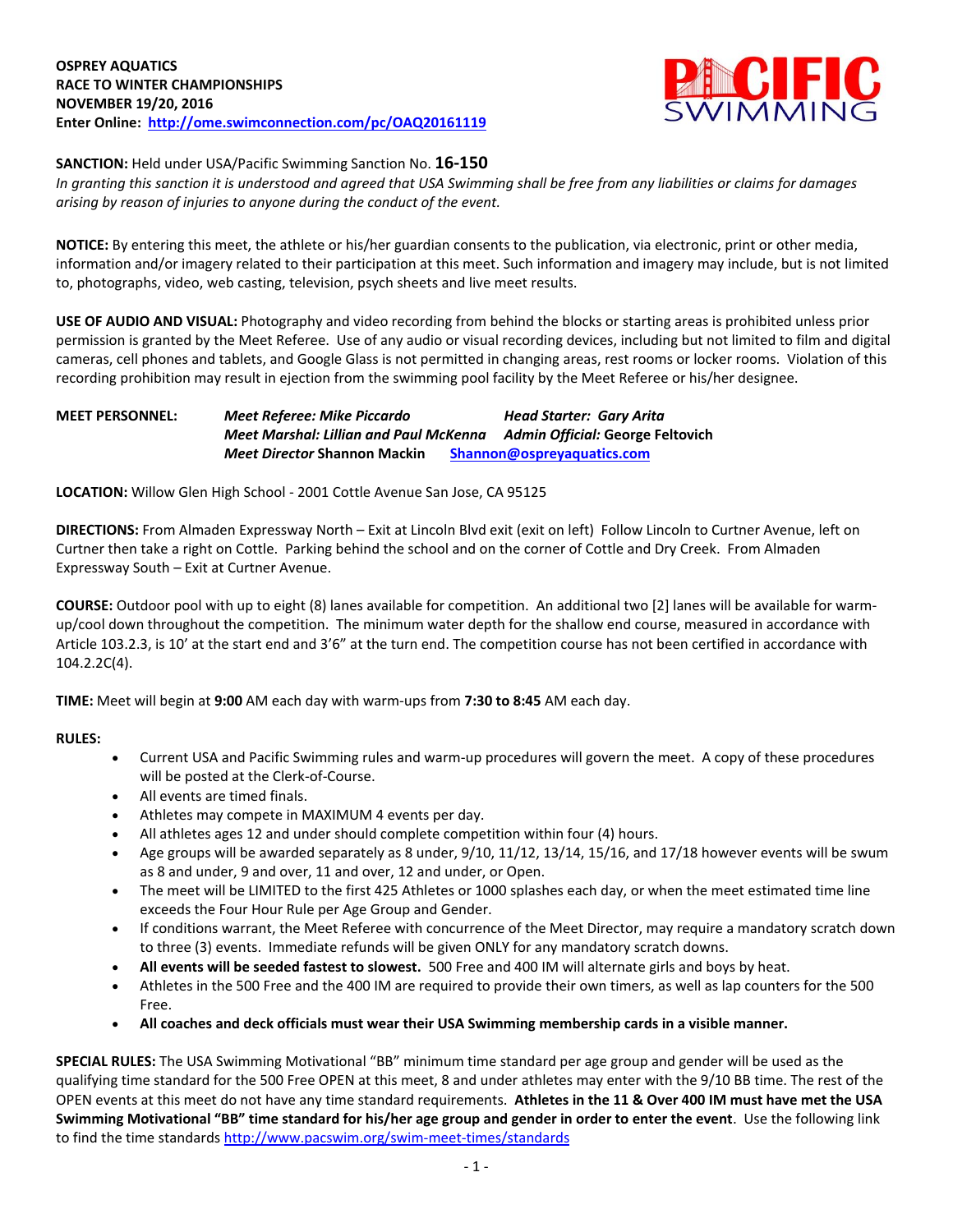**UNACCOMPANIED ATHLETES:** Any USA-S athlete-member competing at the meet must be accompanied by a USA Swimming member-coach for the purposes of athlete supervision during warm-up, competition and warm-down. If a coach-member of the athlete's USA-S Club does not attend the meet to serve in said supervisory capacity, it is the responsibility of the athlete or the athlete's legal guardian to arrange for supervision by a USA-S member-coach. The Meet Director or Meet Referee may assist the athlete in making arrangements for such supervision; however, it is recommended that such arrangements be made in advance of the meet by the athlete's USA-S Club Member-Coach.

**RACING STARTS:** Athletes must be certified by a USA-S member-coach as being proficient in performing a racing start, or must start the race in the water. It is the responsibility of the athlete or the athlete's legal guardian to ensure compliance with this requirement.

## **RESTRICTIONS:**

- Smoking and the use of other tobacco products is prohibited on the pool deck, in the locker rooms, in spectator seating, on standing areas and in all areas used by athletes, during the meet and during warm-up periods.
- Sale and use of alcoholic beverages is prohibited in all areas of the meet venue.
- No glass containers are allowed in the meet venue.
- No propane heater is permitted except for snack bar/meet operations.
- All shelters must be properly secured.
- Changing into or out of swimsuits other than in locker rooms or other designated areas is prohibited.
- Destructive devices, to include but not limited to, explosive devices and equipment, firearms (open or concealed), blades, knives, mace, stun guns and blunt objects are strictly prohibited in the swimming facility and its surrounding areas. If observed, the Meet Referee or his/her designee may ask that these devices be stored safely away from the public or removed from the facility. Noncompliance may result in the reporting to law enforcement authorities and ejection from the facility. Law enforcement officers (LEO) are exempt per applicable laws.
- **No tents will be allowed on the pool deck, other than Coaches' Tents.**

# **ELIGIBILITY:**

- Athletes must be current members of USA-S and enter their name and registration number on the meet entry card as they are shown on their Registration Card. If this is not done, it may be difficult to match the athlete with the registration and times database. The meet host will check all athlete registrations against the SWIMS database and if not found to be registered, the Meet Director shall accept the registration at the meet (a \$10 surcharge will be added to the regular registration fee). Duplicate registrations will be refunded by mail.
- Athletes in the "A" Division must have met at least the listed USA Swimming Motivational "A" minimum time standard. Athletes in the "B" Division must have met at least the listed "B" time standard. All entry times slower than the listed "B" time standard will be in the "C" Division.
- Entries with **"NO TIME"** will be accepted, **with the exception of the 11 & Over 400 IM and the 500 Free OPEN**.
- Entry times submitted for this meet will be checked against a computer database and may be changed in accordance with Pacific Swimming Entry Time Verification Procedures.
- Disabled athletes are welcome to attend this meet and should contact the Meet Director or Meet Referee regarding any special accommodations on entry times and seeding per Pacific Swimming policy.
- Athletes 19 years of age and over may compete in the meet for time only, no awards. Such athletes must have met standards for the 17-18 age group if swimming the 500 Free or 400 IM.
- The athlete's age will be the age of the athlete on the first day of the meet.

**ENTRY FEES:** \$4.00 per event plus an \$8.00 participation fee per athlete. Entries will be rejected if payment is not sent at time of request. No refunds will be made, except mandatory scratch downs.

**ENTRY PRIORITY:** Athletes from Zone 1 South clubs entering online must do so by 11:59 PM, Wednesday, October 12th in order to receive priority acceptance to the meet. Surface mail entries must be postmarked by Monday, October 10th in order to receive priority acceptance to the meet. No athletes other than those from Zone 1 South may enter the meet until the preference period has concluded.

**ONLINE ENTRIES:** To enter online go to **<http://ome.swimconnection.com/pc/OAQ20161119>** to receive an immediate entry confirmation. This method requires payment by credit card. Swim Connection, LLC charges a processing fee for this service, equal to \$1 per athlete plus 5% of the total Entry Fees. Please note that the processing fee is a separate fee from the Entry Fees. If you do not wish to pay the processing fee, enter the meet using a mail entry. **Entering online is a convenience, is completely voluntary, and is**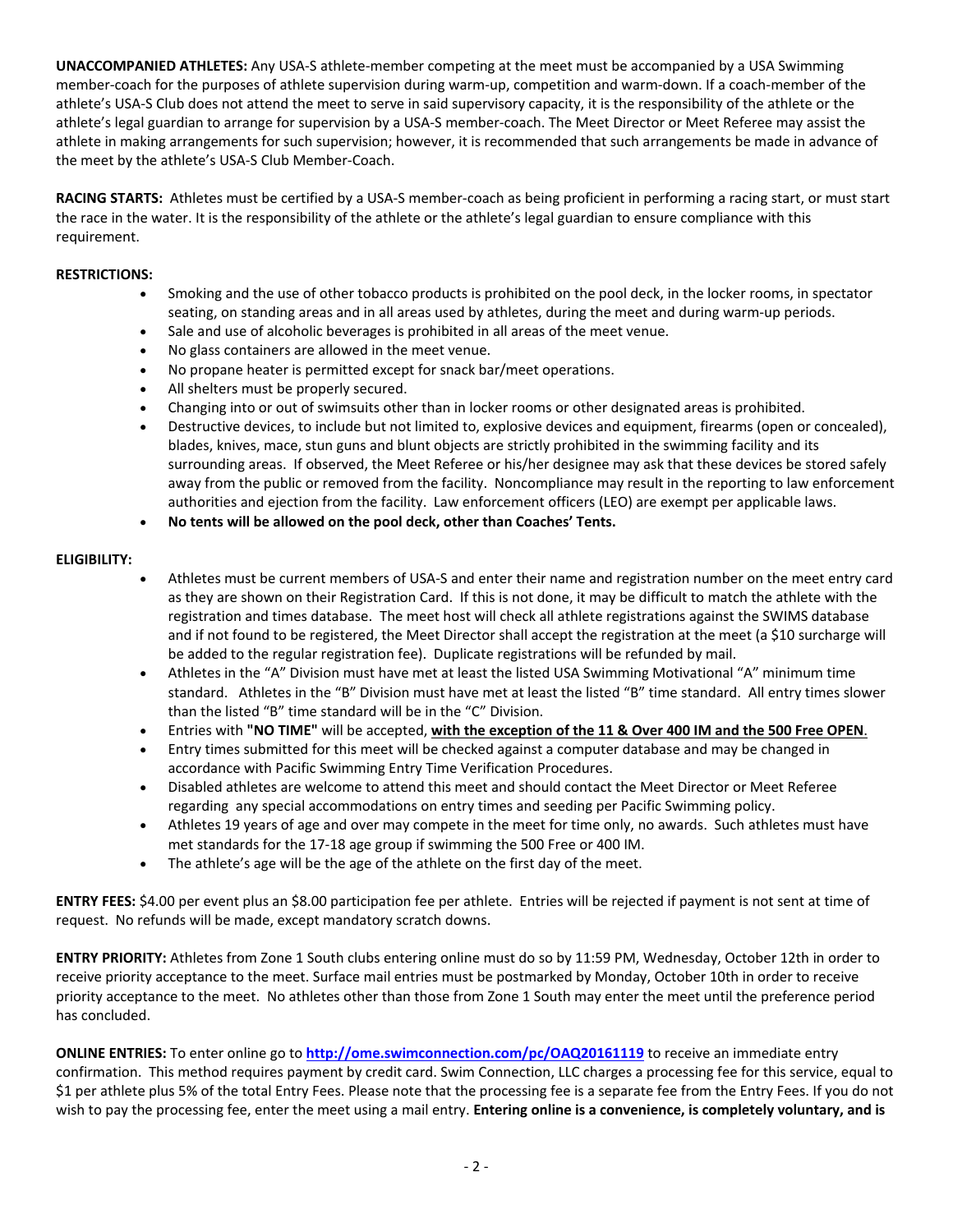**in no way required or expected of an athlete by Pacific Swimming.** Online entries will be accepted from Saturday October 1st through Wednesday, **November 9, 2016 or until the meet reaches capacity.**

**MAILED OR HAND DELIVERED ENTRIES**: Entries must be on the attached consolidated entry form. Forms must be filled out completely and printed clearly with the athlete's best time. Entries must be postmarked by midnight, Monday, **November 7, 2016** or hand delivered by 6:30 p.m. Wednesday, **November 9, 2016.** No late entries will be accepted. Requests for confirmation of receipt of entries should include a self-addressed stamped envelope. Once the cap is reached no further mail in entries will be accepted.

# **Make check payable to**: **Osprey Aquatics Mail/Hand deliver entries to: Shannon Mackin. 757 Harry Road, San Jose, CA 95120**

**CHECK-IN:** The meet will be deck seeded. Athletes must check-in at the Clerk-of-Course. No event shall be closed more than 30 minutes before the scheduled start of the session. Close of check-in for all individual events shall be no more than 60 minutes before the estimated time of the start of the first heat of the event. Athletes who do not check in will not be seeded and will not be allowed to compete in that event.

**SCRATCHES:** Any athletes not reporting for or competing in an individual timed final event that they have checked in for shall not be penalized.

**AWARDS: :** Individual events: Ribbons will be awarded to the 1st – 8th place finishers in the "A," "B" and "C" divisions, for each event and age group (8&U, 9-10, 11-12, 13-14, 15-16 and 17-18.) Athletes 19 years of age and older will not receive awards. Awards will be available for pickup by the coaches, or a team representative, the day of the meet. "A" medals will be awarded to athletes achieving new "A" times swum during this meet only.

#### **ADMISSION:** Free

**SNACK BAR & HOSPITALITY:** A snack bar will be available throughout the competition. Coaches and working deck officials will be provided lunch. Hospitality will serve refreshments to timers and volunteers.

**MISCELLANEOUS:** No overnight parking is allowed. Facilities will not be provided after meet hours.

| <b>SATURDAY</b> |                 |                 |                 | <b>SUNDAY</b>   |                       |                  |                 |  |  |
|-----------------|-----------------|-----------------|-----------------|-----------------|-----------------------|------------------|-----------------|--|--|
| 8 & UN          | $9 - 10$        | $11 - 12$       | 13/OVER         | 8 & UN          | $9 - 10$<br>$11 - 12$ |                  | 13/OVER         |  |  |
| <b>200 FREE</b> | <b>200 FREE</b> | <b>200 FREE</b> | <b>200 FREE</b> | 25 BREAST       | 200 IM                | 200 IM           | 200 IM          |  |  |
| 25 FREE         | <b>100 FLY</b>  | <b>100 FLY</b>  | <b>100 FLY</b>  | 100 BACK        | 100 BACK              | 100 BACK         | 100 BACK        |  |  |
| <b>100 FLY</b>  | 50 BACK         | 50 BACK         | 100 BREAST      | 50 BREAST       | 50 BREAST             | <b>50 BREAST</b> | 200 BREAST      |  |  |
| 50 BACK         | 100 BREAST      | 100 BREAST      | 200 BACK        | <b>25 FLY</b>   | <b>50 FLY</b>         | 200 BREAST       | <b>100 FREE</b> |  |  |
| 100 BREAST      | 100 IM          | 200 BACK        | 100 IM          | <b>50 FLY</b>   | <b>100 FREE</b>       | <b>50 FLY</b>    | <b>200 FLY</b>  |  |  |
| 25 BACK         | 50 FREE         | 100 IM          | 50 FREE         | <b>100 FREE</b> | <b>500 FREE</b>       | <b>100 FREE</b>  | <b>500 FREE</b> |  |  |
| 100 IM          |                 | 50 FREE         | 400 IM          | <b>500 Free</b> |                       | <b>200 FLY</b>   |                 |  |  |
| 50 FREE         |                 | 400 IM          |                 |                 |                       | <b>500 FREE</b>  |                 |  |  |

#### **EVENT SUMMARY**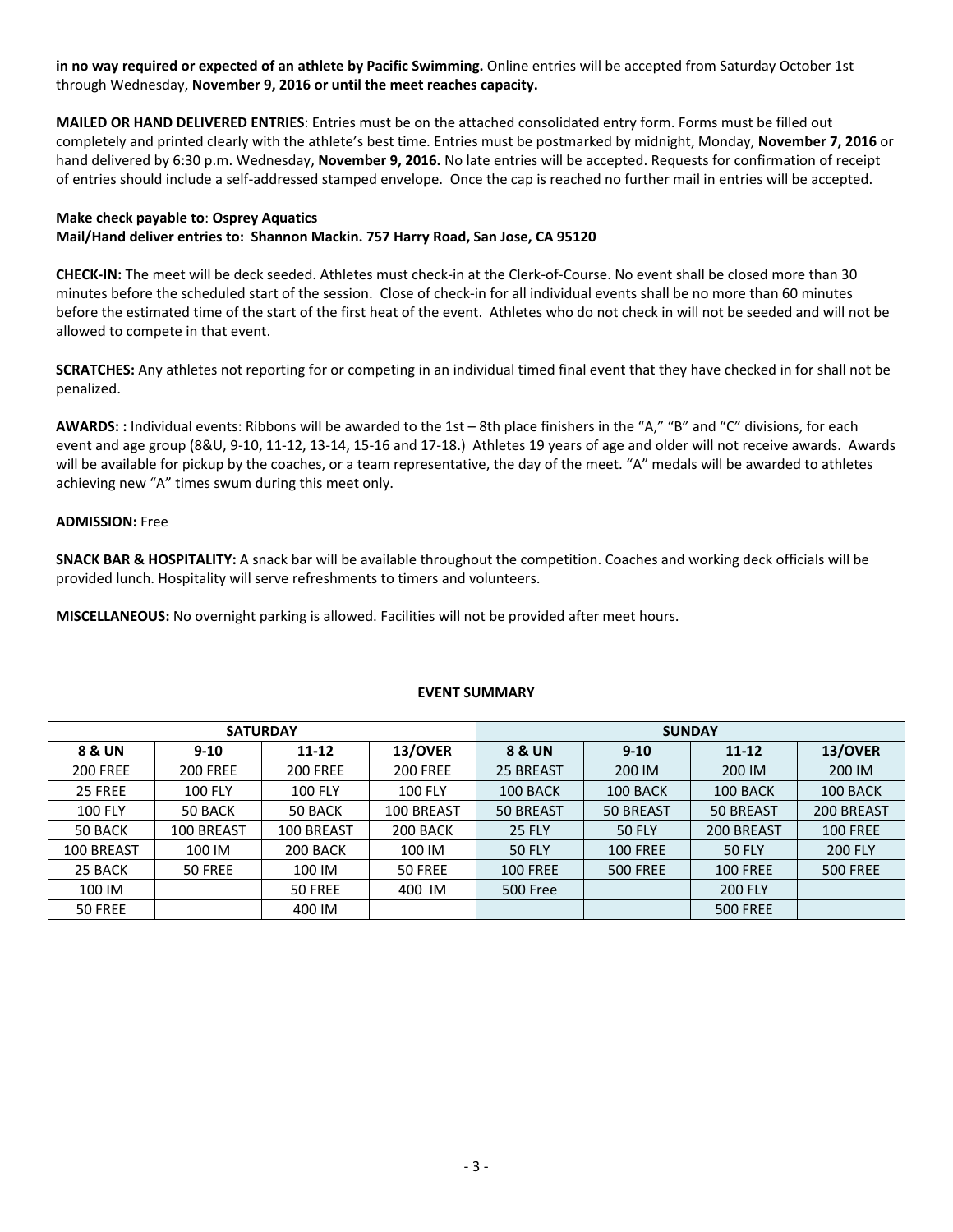|         | Saturday, November 19 |         |         | <b>Sunday, November 20</b> |        |  |  |
|---------|-----------------------|---------|---------|----------------------------|--------|--|--|
| Event # | Event                 | Event # | Event # | Event                      | Event# |  |  |
|         | Open 200 Free         |         | 21      | 9 and over 200 IM          | 22     |  |  |
|         | 8-UN 25 Free          | 4       | 23      | 8-UN 25 Breast             | 24     |  |  |
| 5.      | Open 100 Fly          | 6       | 25      | Open 100 Back              | 26     |  |  |
|         | 12 and under 50 Back  | 8       | 27      | 12 and under 50 Breast     | 28     |  |  |
| 9       | Open 100 Breast       | 10      | 29      | 8-UN 25 Fly                | 30     |  |  |
| 11      | 8-UN 25 Back          | 12      | 31      | 11 and over 200 Breast     | 32     |  |  |
| 13      | 11 and over 200 Back  | 14      | 33      | 12 and under 50 Fly        | 34     |  |  |
| 15      | Open 100 IM           | 16      | 35      | Open 100 Free              | 36     |  |  |
| 17      | Open 50 Free          | 18      | 37      | 11 and over 200 Fly        | 38     |  |  |
| 19      | 11 and over 400 IM*   | 20      | 39      | Open 500 Free**            | 40     |  |  |

| <b>Sunday, November 20</b> |                        |        |  |  |  |  |  |
|----------------------------|------------------------|--------|--|--|--|--|--|
| Event#                     | Event                  | Event# |  |  |  |  |  |
| 21                         | 9 and over 200 IM      | 22     |  |  |  |  |  |
| 23                         | 8-UN 25 Breast         | 24     |  |  |  |  |  |
| 25                         | Open 100 Back          | 26     |  |  |  |  |  |
| 27                         | 12 and under 50 Breast | 28     |  |  |  |  |  |
| 29                         | 8-UN 25 Fly            | 30     |  |  |  |  |  |
| 31                         | 11 and over 200 Breast | 32     |  |  |  |  |  |
| 33                         | 12 and under 50 Fly    | 34     |  |  |  |  |  |
| 35                         | Open 100 Free          | 36     |  |  |  |  |  |
| 37                         | 11 and over 200 Fly    | 38     |  |  |  |  |  |
| 39                         | Open 500 Free**        | 40     |  |  |  |  |  |

\* Athletes entering the 11 & Over 400 IM must provide their own timers.

\*\* Athletes entering the Open 500 Free must provide their own timers and lap counters

\*\*\* See time requirements for 500 Free and 400 IM in the Special Rules Section

Use the following URL to find the time standards: <http://www.pacswim.org/swim-meet-times/standards>